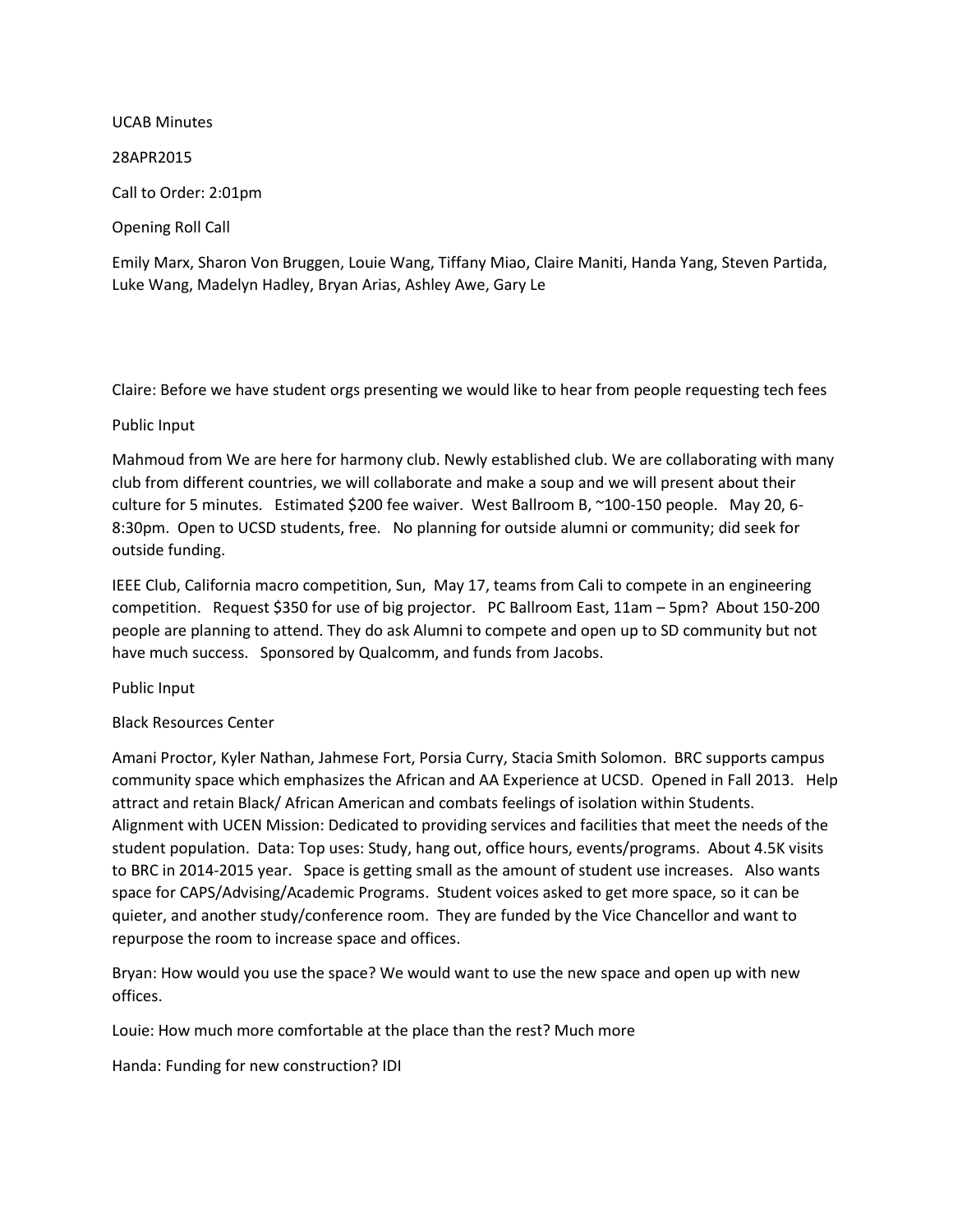Emily: Office Hours, how would you go meet? The office hours and CAPS do meet in the middle area and it's not private, so it would give us meet. The two staff do give up office space to let the people meet.

Louie: What more advantage are you going to get other than studying? More stations for computers and provide seating area for casual seating. Also want space to hold bigger events like in association with MeChA.

# **CCAAS**

Coalition for Critical Asian American Studies

Sandra Man, Edward Armanada. Non-profit, student run committee whos main purpose is advocating for critical American studies. No space for this group. Campus Climate for Asian Americans has been a little negative case in point 2008 Revelle Semi Formal. Asians at UCSD 49.9% of students, but less in Filipin@s and other South east Asian community.

Want to establish APIMEDA – Asian Pacific Islander Middle eastern Desi American Research and Resource Center. Center was to establish to support the studies of people and the Asian American studies. Proposed hours of 8-4:30pm. Low on funding. Group did write an open letter and received lots of support and got a AS resolution passed.

Timeframe: Move in right away, for summer: finalize layout, supervised by CCAAS staff. By Fall, open resrouce center by CAAs stuff and start from 8-4:30. VC EDI will fund basic utilities, Looking at AANAPISI grant, major AA Alumni and SD community members ready to donate if they see the space.

It would foster a climate that is welcoming to all as the center values diversity. Center would be safe space for people to learn about themselves and where they can express their opinions.

Louie: Any connections with Asian Americans Members or community? There is no AA studies, but they do have enough community participation.

Madelyn: Is the space too small to fit all the community members? We do see the space as temporary but they want it to start and get funding.

Sharon: resource and resource center, and you have some support, how does the academic side and how is the support? For academic side, there is no permanent professor that can help but can only support.

Claire: On an earlier slide, you said that you would get support from VCDI, but what about for buildout? Though VCDI would get some support, but none yet.

Claire: We can't house research/academic center, how is the research component going to be and where would it be housed? It would not be housed there, but professors or students would use the space to show their research, but not activity use it as a research space.

Handa: You need the space as a starting point, what are the current plans for expansion? We are in talks to see if we can get another space that might get bigger. Handa: What's temporary for you? We hope to see it only for 2-3 years. Depends when VCDI is hiring a full staff.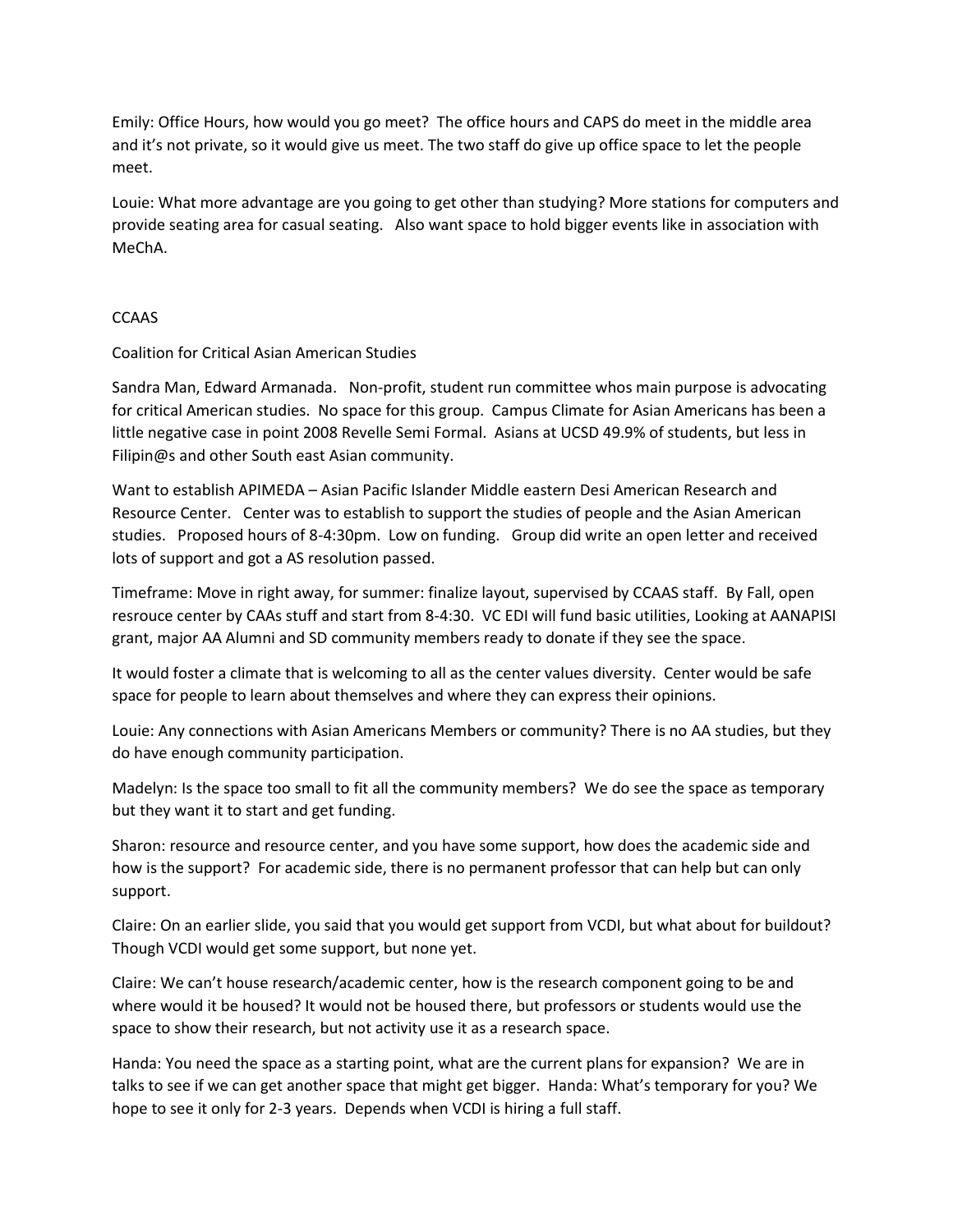#### Triton TV

Jake Cushnir and Ryan Bradford. Triton TV wants to acquire the space next door. Grown a lot it grew from 5-10 pp to now about 50 people and 5 admins and now more diverse group including different majors not in communications. It provides diverse needs and services to all parts of campus. To meet this growth and expansion and included a constitution and new expectations and attendance.

TV wants the place as a productions pace to get more shows and use it to use media gear. Space gets crowded and too many people than area. Use it for Private Meetings, Shooting, Editing, and Larger Public events, so they want the space to compartmentalize all the spaces. Triton TV also makes videos for free to student orgs.

Bryan: Will you be able to make more videos or output more? It will be more efficient to make videos so we are planning to make more videos.

Claire: Funding, who else is funding to use the space? We do get funding, and even if it's low amount of funding, we want to use it to get for paining, flooring and curtains. The changes we are planning to make are inexpensive.

Louie: When can you use the space? As soon as we get allocated, we are planning to move in the summer.

Claire: Budget enter into new business, 2 new budgets in the list serve, 10 min to discuss, get through this as efficient as possible, space allocation in new business. Apps are up for chair and vice chair positions

Claire: top two tech fee requests.

Gary: motion to approve the dance courts for \$350.

Louie: Motion to approve the daughters of triton spring for \$350

Gary: Seconded.

Gary: Motion to approve harmony club for \$150.

Gary: motion to approve IEEE \$225

Claire: First attachment that you sent did it have the line item?

Claire: budget committee, allocate 288k, either 280k or 288k, we are going to look at two different versions of the budget

Claire: first item, two budgets are identical, except a 5k line item towards member projects, UCAB in the past has expressed interest in having a line item for incoming ucab members and to introduce a new member for increasing interest in ucab, if its not used, itll roll over into reserves. Recommends as chair towards criteria, certain needs to be met before issuing that money.

Sharon: its on page four.